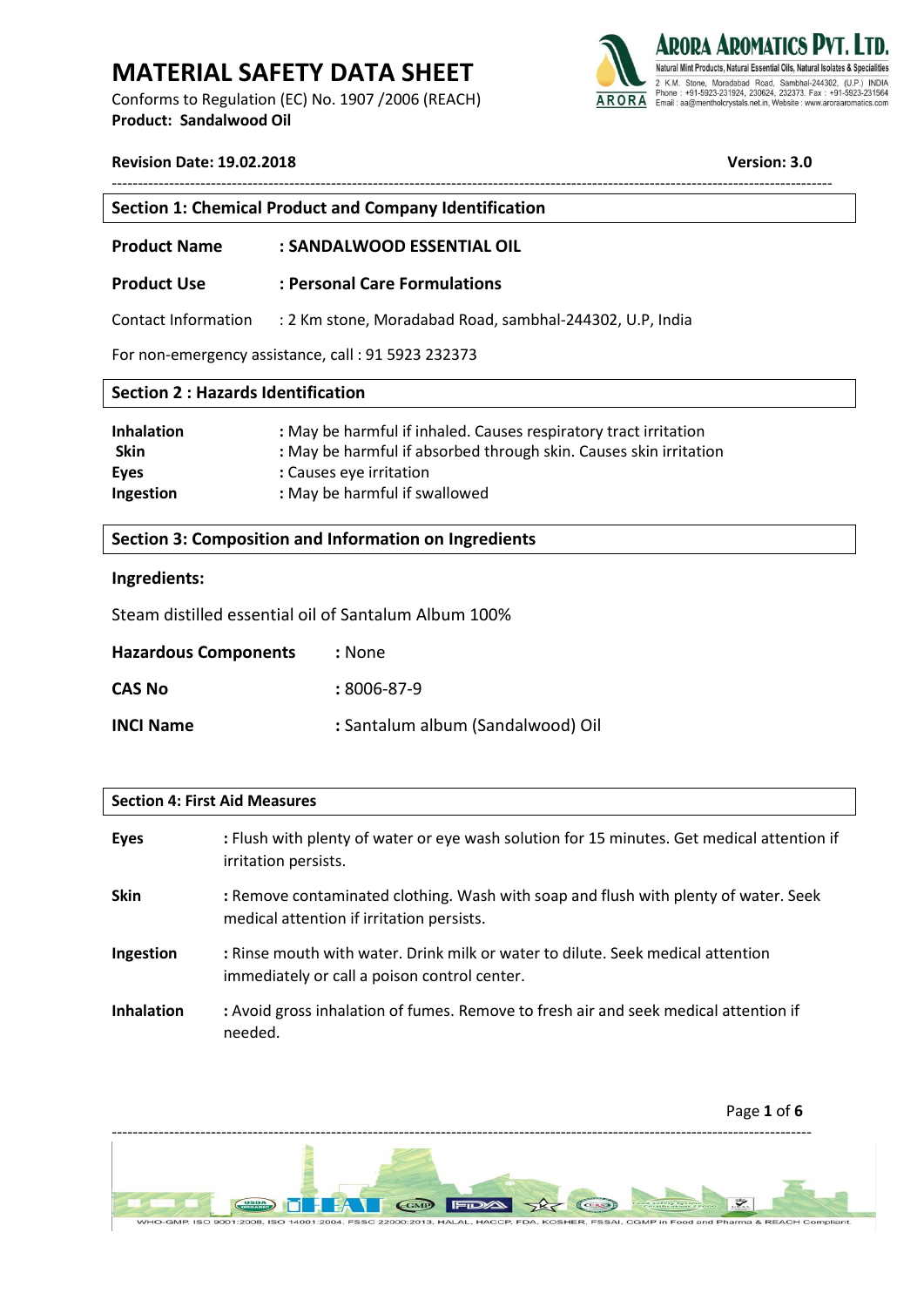Conforms to Regulation (EC) No. 1907 /2006 (REACH) **Product: Sandalwood Oil** 



## **Revision Date: 19.02.2018 Version: 3.0**

| <b>Section 5: Fire and Explosion Data</b>                   |  |  |
|-------------------------------------------------------------|--|--|
| <b>Flash Point (Method Used)</b> : 93.33°C/200°F Closed Cup |  |  |

**Extinguishing Media** : Dry Chemical, Carbon Dioxide, Alcohol Resistant Foam

**Special Firefighting Procedures:** Fire fighters should wear positive pressure self-contained

breathing apparatus. Wear protective clothing to prevent contact with skin and eyes.

**Unusual Fire & Explosion Hazards** : None **Hazardous Decomposition Materials**: Forms carbon monoxide and/or dioxide upon burning

### **Section 6: Accidental Release Measures**

|                                    | Avoid ingestion<br>Follow good industrial practice as to housekeeping, personal<br>Personal Protection: hygiene and avoidance of prolonged or repeated contact with the skin or eyes.<br>Wear eye protection, chemical resistant gloves and aprons. Ventilate area<br>well.<br>NIOSH approved respiratory device may be used. |
|------------------------------------|-------------------------------------------------------------------------------------------------------------------------------------------------------------------------------------------------------------------------------------------------------------------------------------------------------------------------------|
| <b>Methods for Cleaning</b><br>Up: | Eliminate all sources of ignition<br>Ventilate area<br>Prevent liquid from entering sewers<br>Small spills can be wiped up with paper rags (place in closed metal waste<br>container) Large spills can be absorbed onto non-flammable absorbent.<br>Wash area with soap and water.                                            |

### **Section 7: Handling and Storage**

| <b>Handling</b>      |                                                                                                                                                               |
|----------------------|---------------------------------------------------------------------------------------------------------------------------------------------------------------|
|                      | Avoid ingestion Follow good industrial practice as to housekeeping, personal<br>hygiene and avoidance of prolonged or repeated contact with the skin or eyes. |
| <b>Safe Handling</b> | : Wear eye protection, chemical resistant gloves and aprons.                                                                                                  |
|                      | Ventilate area well.                                                                                                                                          |
|                      | NIOSH approved respiratory device may be used.                                                                                                                |
| $C+$                 |                                                                                                                                                               |

**Storage**

**Requirements for Storage Areas and Containers:** 

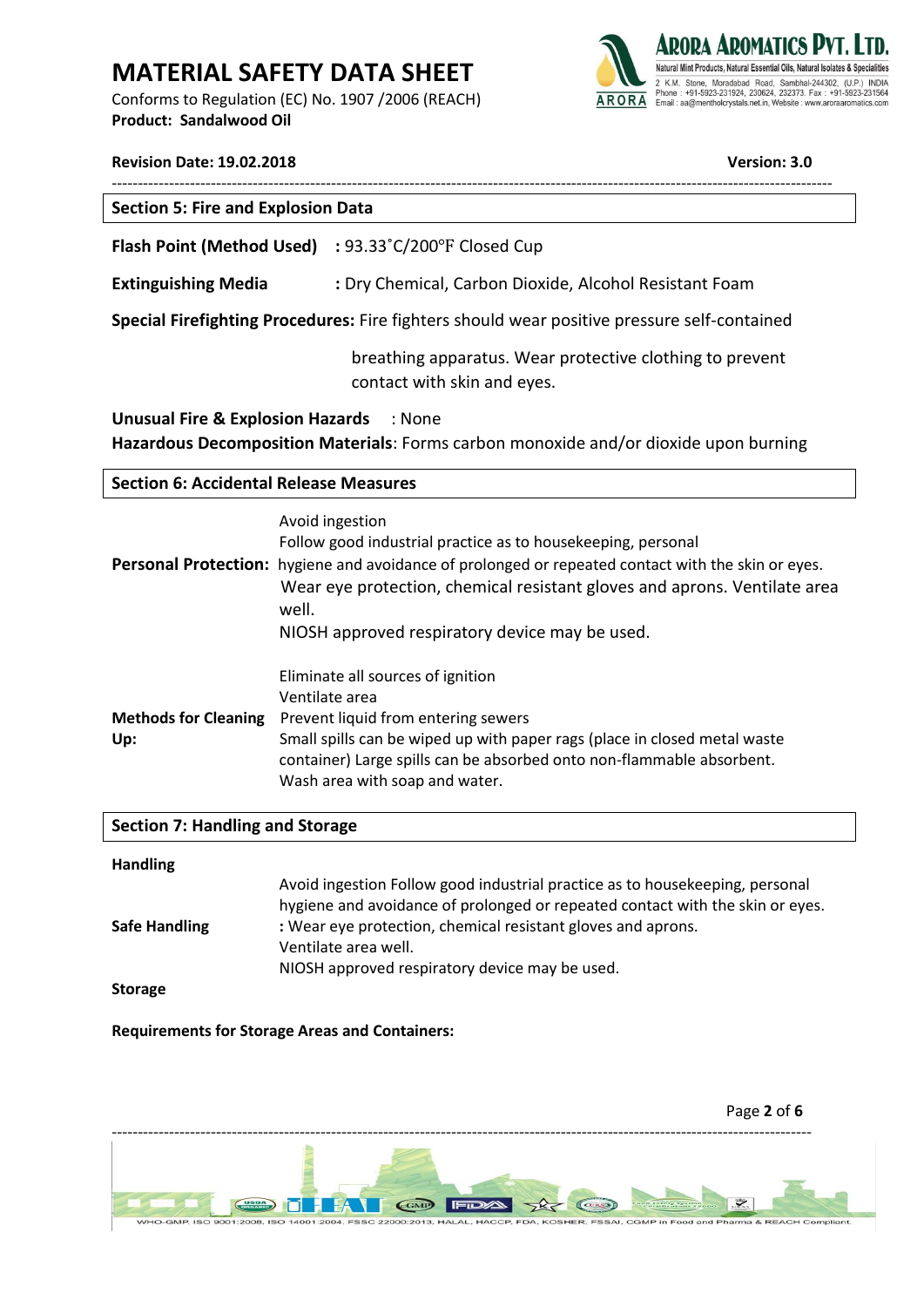Conforms to Regulation (EC) No. 1907 /2006 (REACH) **Product: Sandalwood Oil** 



## **Revision Date: 19.02.2018 Version: 3.0**

away from light. **Store in an area that is cool, dry, and well-ventilated. Store**

| <b>Section 8: Exposure Controls/Personal Protection</b> |                                                                                                                                                                                                                                                                                                                                                              |  |
|---------------------------------------------------------|--------------------------------------------------------------------------------------------------------------------------------------------------------------------------------------------------------------------------------------------------------------------------------------------------------------------------------------------------------------|--|
| <b>Threshold Limit Value</b>                            | : Not established                                                                                                                                                                                                                                                                                                                                            |  |
| <b>OSHA Permissible Limit</b>                           | : Not established                                                                                                                                                                                                                                                                                                                                            |  |
| <b>Engineering Controls</b>                             | : Eye wash station and safety showers are recommended near the work<br>area.                                                                                                                                                                                                                                                                                 |  |
|                                                         | : Personal hygiene is an important work practice exposure control<br>measure and the following general measures should be taken when<br>working with or handling this material:                                                                                                                                                                              |  |
| <b>Work Practice Control</b>                            | (1) Do not store, use, and/or consume foods, beverages, tobacco<br>products, or cosmetics in areas where this material is stored.<br>(2) Wash hands and face carefully before eating, drinking, using tobacco,<br>applying cosmetics, or using the toilet.<br>(3) Wash exposed skin promptly to remove accidental splashes<br>or contact with this material. |  |
| <b>Respiratory</b>                                      | : Avoid casual breathing of vapors. NIOSH approved respiratory<br>device may be used.                                                                                                                                                                                                                                                                        |  |
| <b>Ventilation</b>                                      | : Local, mechanical exhaust is recommended                                                                                                                                                                                                                                                                                                                   |  |
| Eye                                                     | : OSHA approved safety glasses                                                                                                                                                                                                                                                                                                                               |  |
| <b>Skin</b>                                             | : Wear chemical resistant gloves and clothing to avoid skin<br>contact                                                                                                                                                                                                                                                                                       |  |

------------------------------------------------------------------------------------------------------------------------------------------

| <b>Section 9: Physical and Chemical Properties</b> |                                                     |  |
|----------------------------------------------------|-----------------------------------------------------|--|
| <b>Physical State</b>                              | : Liquid oil, viscous                               |  |
| Color                                              | : Dark reddish brown to amber                       |  |
| Odor                                               | : Characteristic of sandalwood, woody, balsamic     |  |
| Vapor Pressure (mm Hg.)                            | : Not available                                     |  |
| <b>Flash Point</b>                                 | : $93.33^{\circ}$ C/200 $^{\circ}$ F Tag Closed Cup |  |

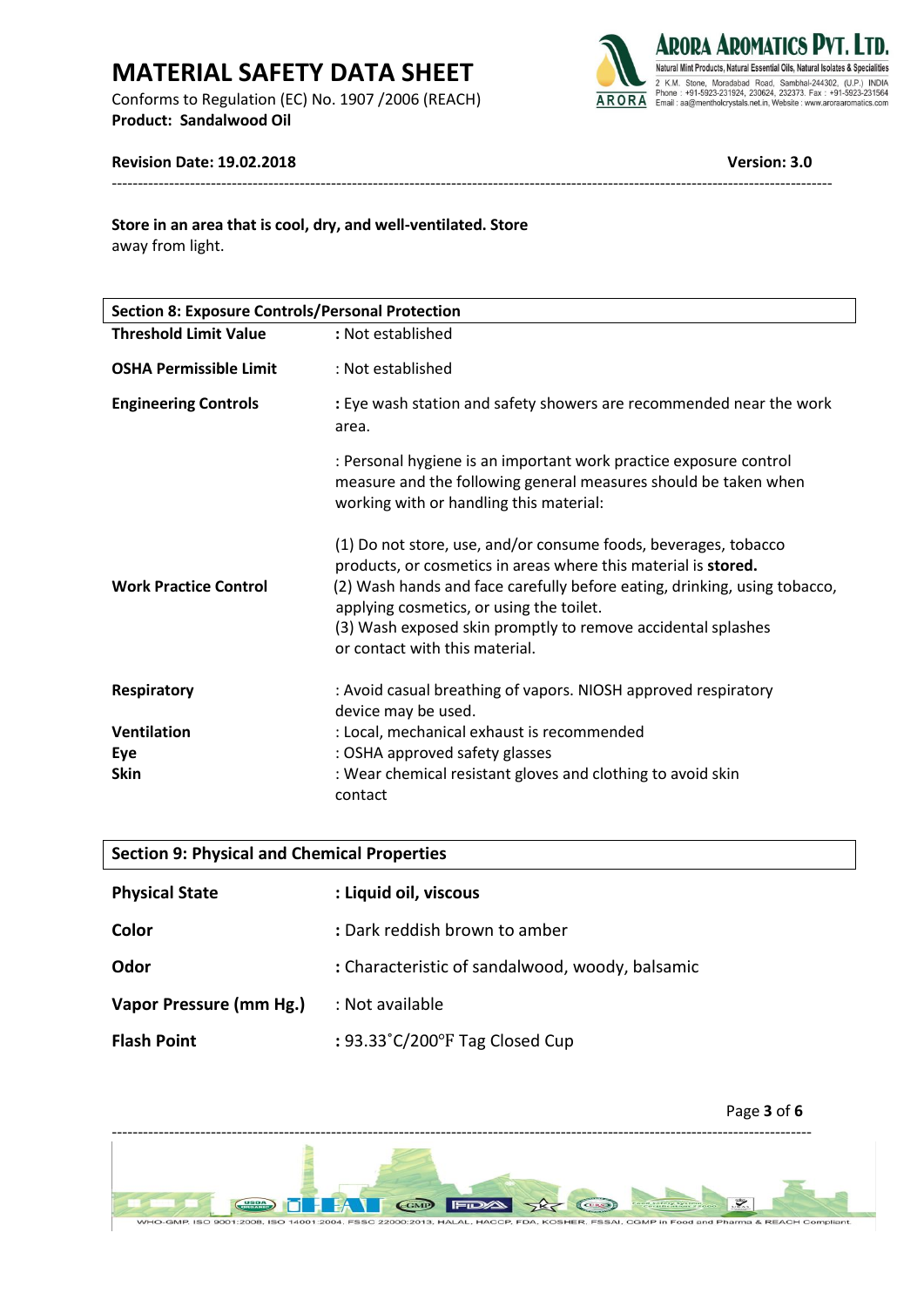Conforms to Regulation (EC) No. 1907 /2006 (REACH) **Product: Sandalwood Oil** 



| Version: 3.0<br><b>Revision Date: 19.02.2018</b> |                                                   |                                                                                                                                                                                                                                             |  |
|--------------------------------------------------|---------------------------------------------------|---------------------------------------------------------------------------------------------------------------------------------------------------------------------------------------------------------------------------------------------|--|
| <b>Boiling Point</b>                             | : Not available                                   |                                                                                                                                                                                                                                             |  |
| <b>Melting Point</b>                             | : Not available                                   |                                                                                                                                                                                                                                             |  |
| Specific Gravity (@25°C)                         |                                                   | : 0.9700 to 0.9990                                                                                                                                                                                                                          |  |
| Refractive Index @ 25°C                          |                                                   | : 1.499-1.506                                                                                                                                                                                                                               |  |
| <b>Optical Rotation</b>                          |                                                   | $: -15$ $^{\circ}$ to $-20$ $^{\circ}$                                                                                                                                                                                                      |  |
| <b>Solubility in Water</b>                       |                                                   | : Insoluble                                                                                                                                                                                                                                 |  |
| <b>Section 10: Stability and Reactivity Data</b> |                                                   |                                                                                                                                                                                                                                             |  |
| <b>Stability</b>                                 | : This material is stable under normal conditions |                                                                                                                                                                                                                                             |  |
| <b>Conditions to Avoid</b>                       |                                                   | Incompatibility (Materials to Avoid): Avoid contact with strong oxidizing agents, strong acids,<br>strong bases, and avoid hot work and sources of ignition<br>on or near empty containers.<br>: Avoid contact with sparks, flame and heat. |  |
| <b>Hazardous Decomposition or</b><br>By products |                                                   | : In combustion, emits toxic fumes of carbon monoxide and<br>carbon dioxide.                                                                                                                                                                |  |
| Hazardous Polymerization : Will Not Occur        |                                                   |                                                                                                                                                                                                                                             |  |
| <b>Section 11: Toxicological Information</b>     |                                                   |                                                                                                                                                                                                                                             |  |
| <b>CAUTION</b>                                   | : Liquid may be irritating to eyes and skin.      |                                                                                                                                                                                                                                             |  |
| <b>ACGIH TLV</b>                                 | : None established                                |                                                                                                                                                                                                                                             |  |
| <b>OSHA PEL</b>                                  | : None established                                |                                                                                                                                                                                                                                             |  |
| Carcinogenicity                                  |                                                   |                                                                                                                                                                                                                                             |  |
|                                                  |                                                   | NTP Monograph<br>: Not Listed as Carcinogenic                                                                                                                                                                                               |  |

| <b>IARC Monograph</b> | : Not Listed as Carcinogenic |  |
|-----------------------|------------------------------|--|
|                       |                              |  |

**Acute Toxicity Data** :

Oral LD50: 5g/kg in rats

Dermal LD50: 5g/kg in rabbits

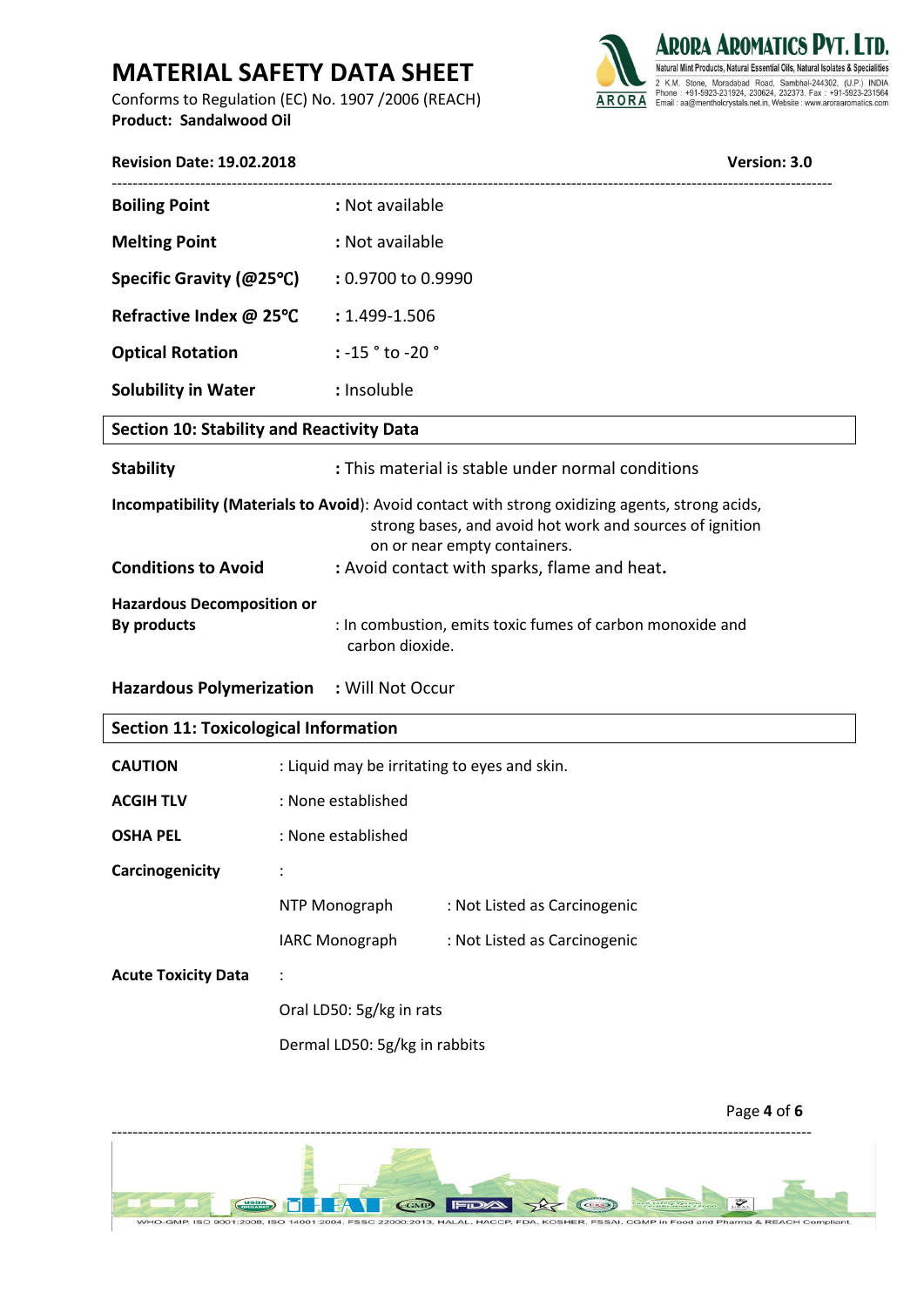Conforms to Regulation (EC) No. 1907 /2006 (REACH) **Product: Sandalwood Oil** 



#### **Revision Date: 19.02.2018 Version: 3.0**

| <b>Revision Date: 19.02.2018</b> |  |
|----------------------------------|--|
|----------------------------------|--|

Inhalation LC50: None established

#### **Health Hazards (Acute & Chronic):**

**Skin Contact**: Liquid may be irritating

------------------------------------------------------------------------------------------------------------------------------------------

**Eye Contact**: Liquid may be irritating

|  |  |  | <b>Section 12: Ecological Information</b> |  |
|--|--|--|-------------------------------------------|--|
|--|--|--|-------------------------------------------|--|

**Mobility** : Insoluble in water. Readily absorbed into soil.

**Persistence and Degradability** : Biodegradable

**Bio accumulative Potential** : None

### **Section 13: Disposal Considerations**

Waste Disposal Methods: Dispose of according to local, state and federal regulations.

### **Section 14: Transport Information**

### **DOT (US)**

Not dangerous goods

### **IMDG**

Not dangerous goods

### **IATA**

Not dangerous goods

### **Section 15: Other Regulatory Information**

| : Flammable                                   |
|-----------------------------------------------|
| : Flammable                                   |
| : Irritating to skin and eyes                 |
| : May cause sensitization by skin contact     |
| : Harmful: May cause lung damage if swallowed |
| : Keep out of the reach of children           |
| : Avoid contact with skin and eyes            |
|                                               |